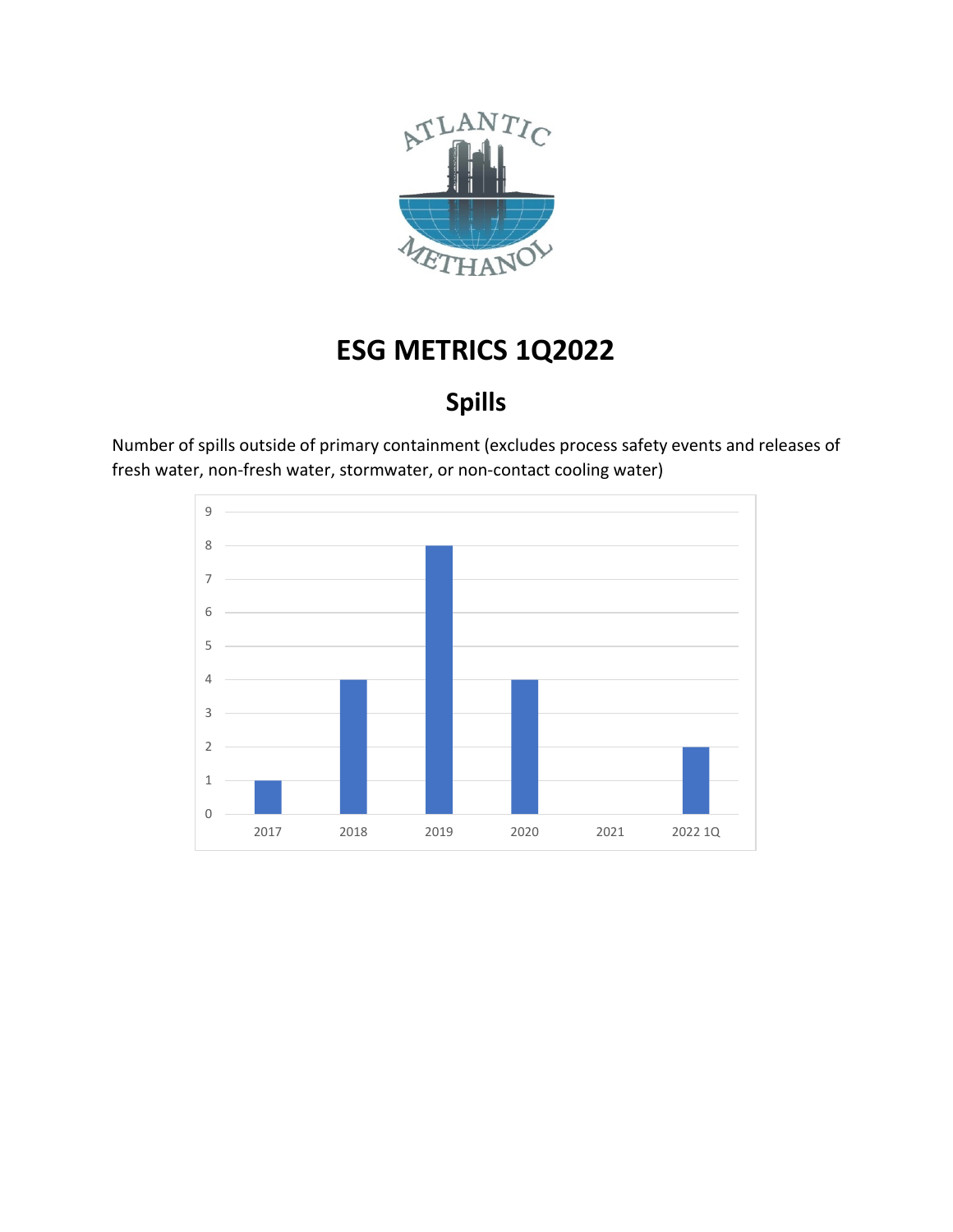

#### **Total Recordable Injury Rate (TRIR) (Total recordable injury rate per million hours worked)**

AMPCO has set a goal of zero fatal accidents and is aiming for ongoing reductions in incidence rates.

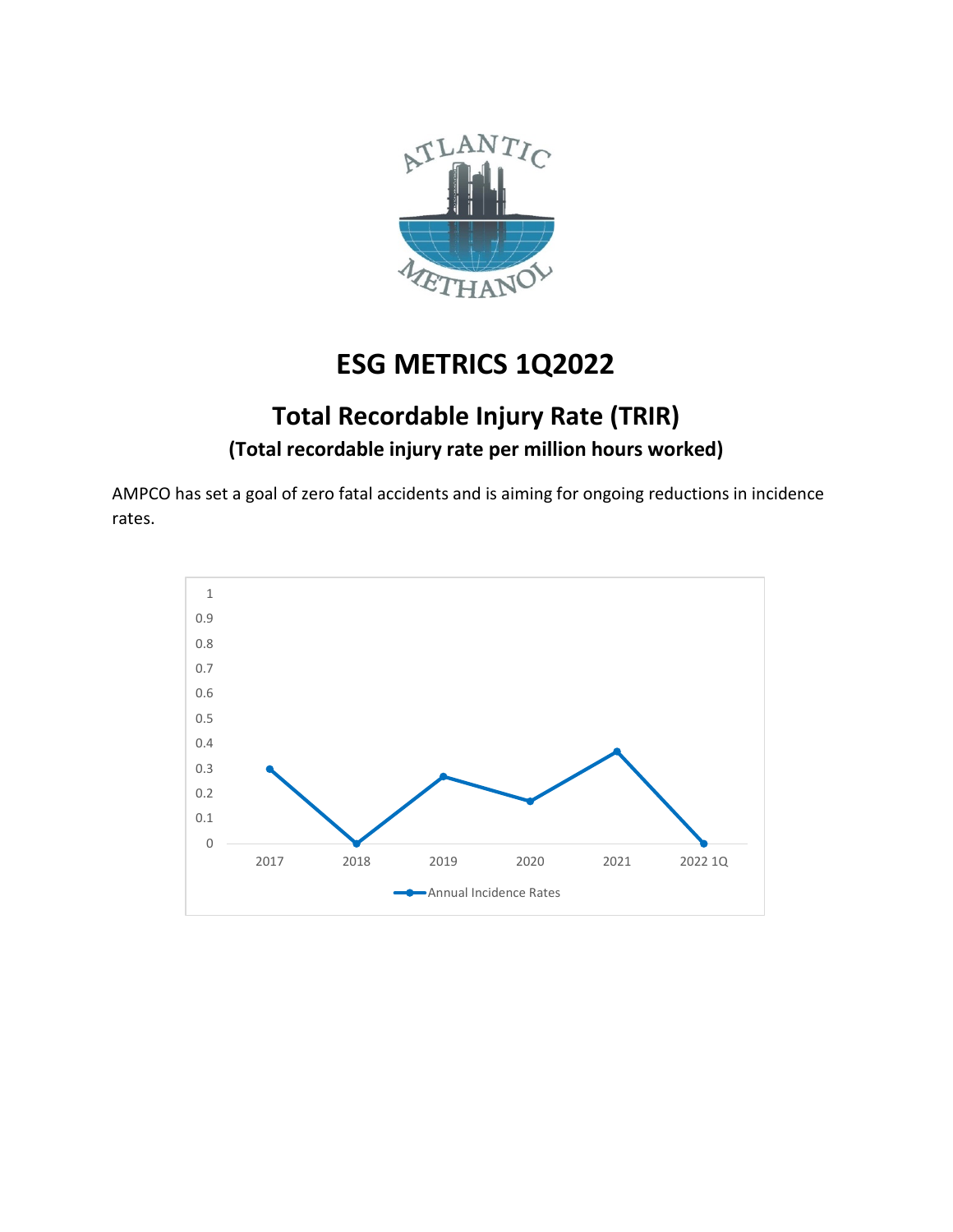

#### **Process Safety Events (Tier 1 and Tier 2)**

Process Safety Events, as defined in API RP 754 (Process Safety indicators for the Refining and Petrochemical Industries), have been measured as a Health, Environmental and Safety metric beginning in January 2021.